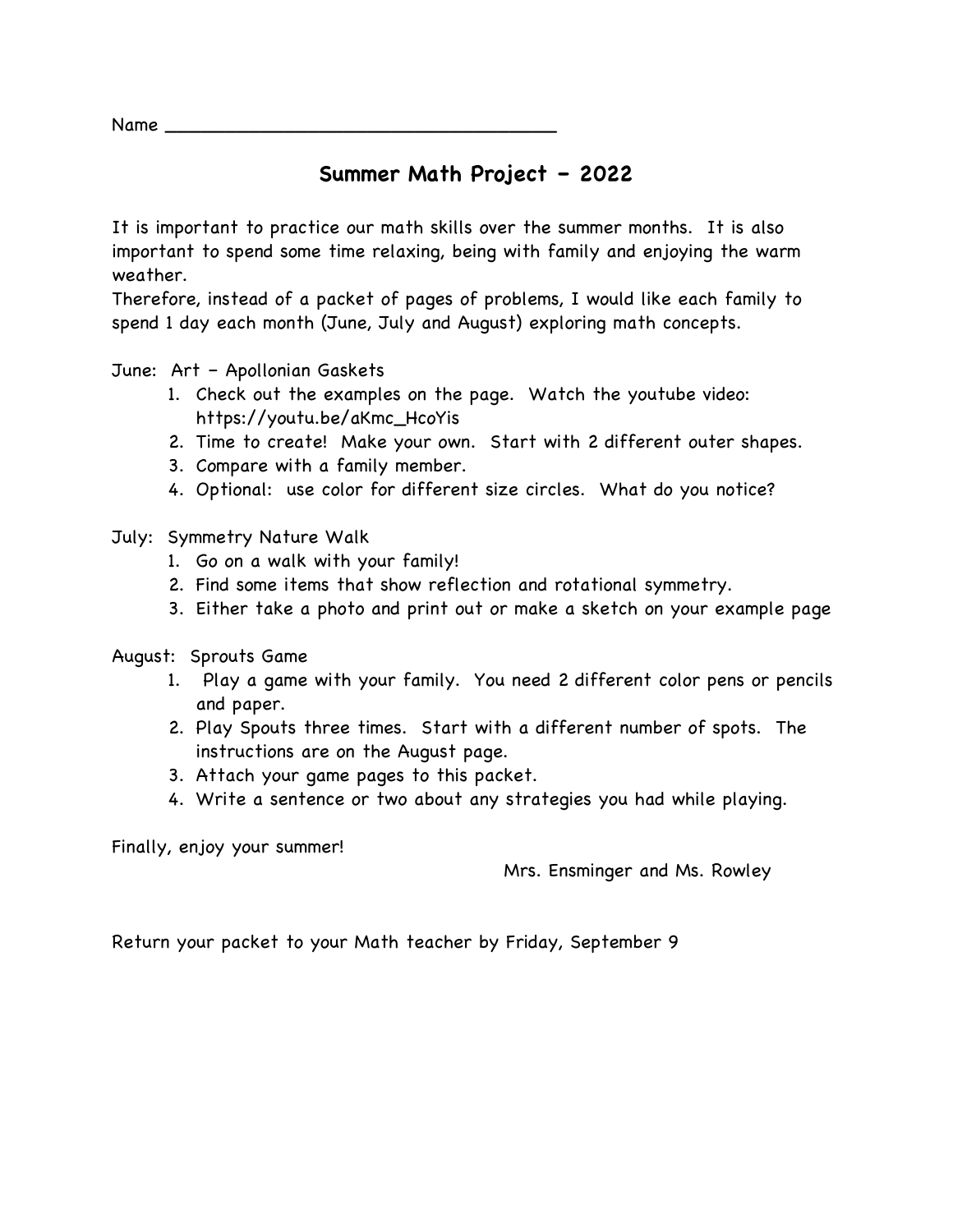### **June: Art – Apollonian Gaskets**

#### https://youtu.be/aKmc\_HcoYis



**The Project**: Draw a large shape. Then place a large circle inside that shape, touching at least one edge of the original shape. Then draw the next largest circle you can, and repeat drawing the next largest circle you can.

Do this with at least 2 different starting shapes to create 2 pieces of art.

Attach your art to this packet.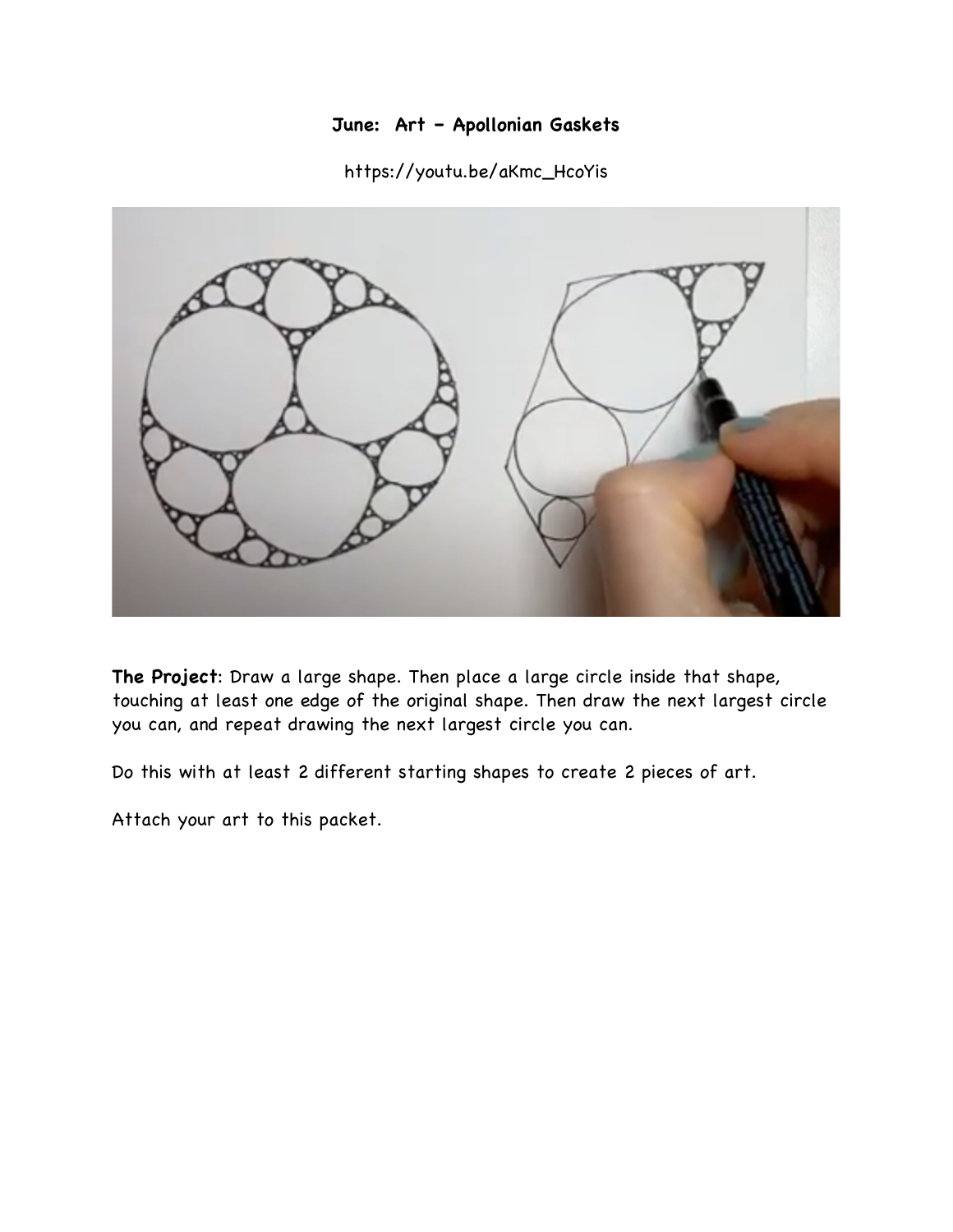## **July: Symmetry Walk**

There are 2 types of symmetry – reflection and rotational symmetry.

In reflection symmetry, one half of an item is the mirror reflection of the other side.

In rotational symmetry, you can rotate an item and it still looks the same. Here are some examples:

Some things may have both types of symmetry!

Reflection: Rotation:









Both:

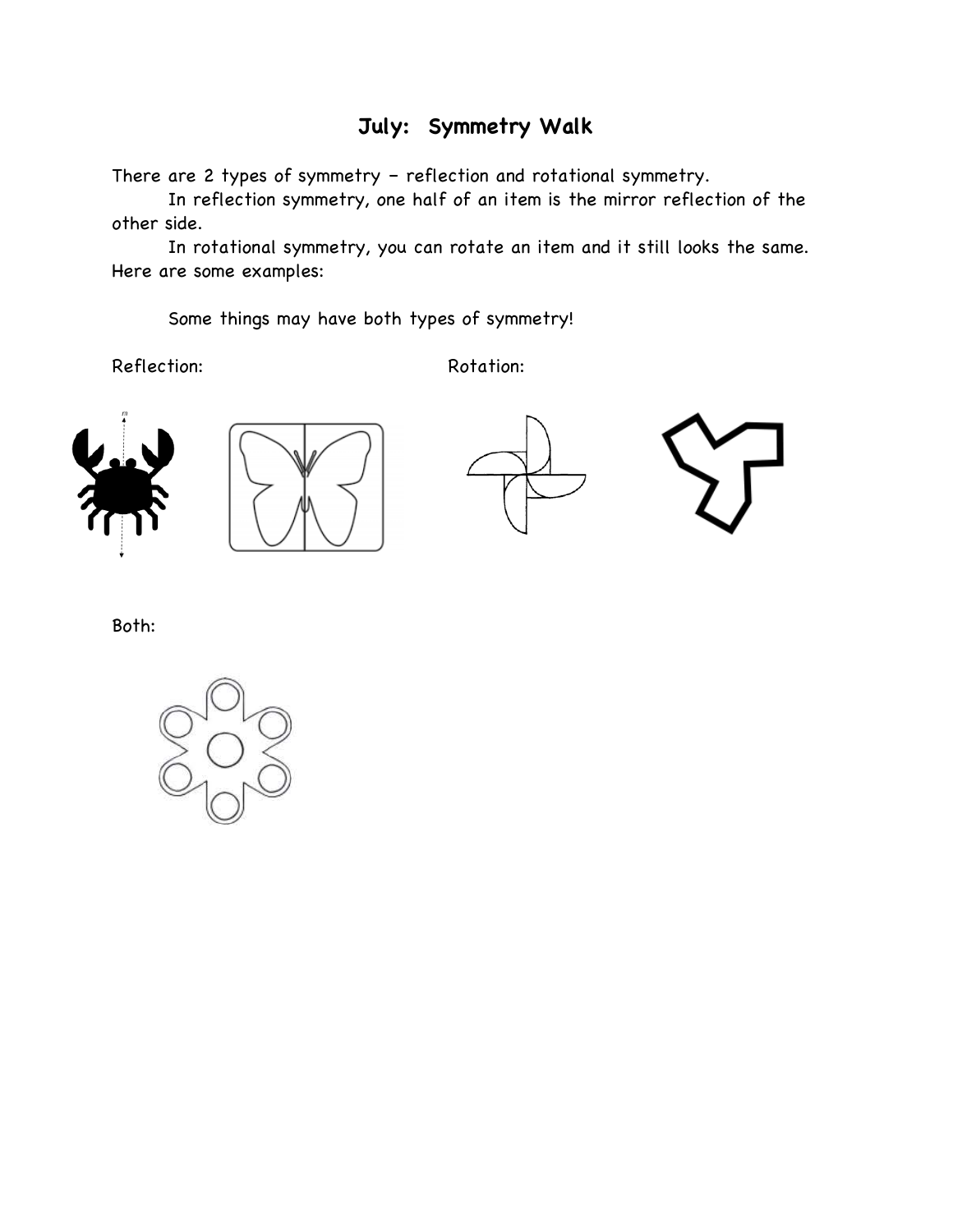# Examples I found on my walk:

| Rotational | Reflection | Both |
|------------|------------|------|
|            |            |      |
|            |            |      |
|            |            |      |
|            |            |      |
|            |            |      |
|            |            |      |
|            |            |      |
|            |            |      |
|            |            |      |
|            |            |      |
|            |            |      |
|            |            |      |
|            |            |      |
|            |            |      |
|            |            |      |
|            |            |      |
|            |            |      |
|            |            |      |
|            |            |      |
|            |            |      |
|            |            |      |
|            |            |      |
|            |            |      |
|            |            |      |
|            |            |      |
|            |            |      |
|            |            |      |
|            |            |      |
|            |            |      |
|            |            |      |